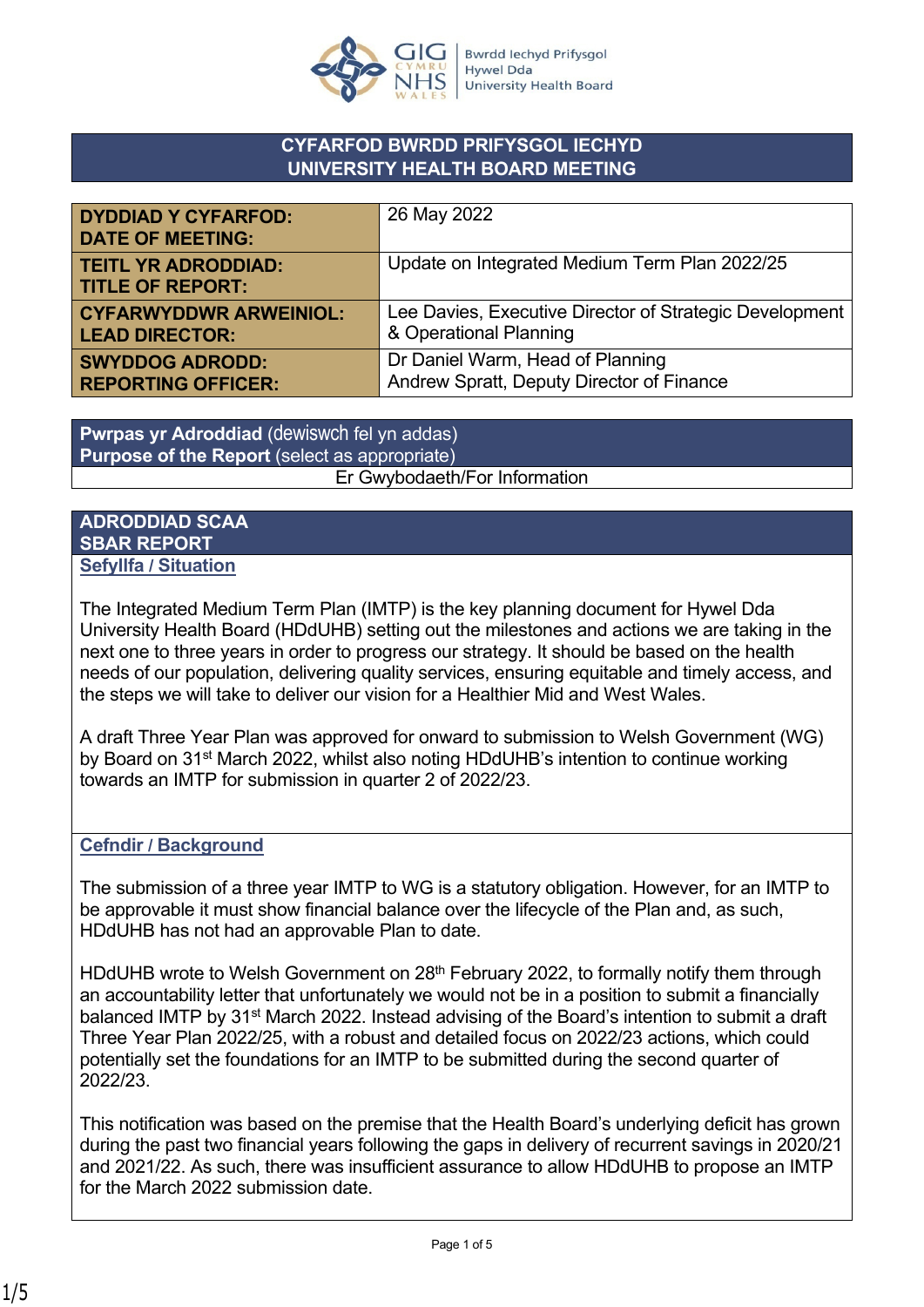The plan is structured and driven by the six Strategic Objectives and their aligned Planning Objectives, whilst being clear on our priorities for how we will continue to recover throughout 2022/23, both in terms of services and people (our staff and our population/our communities). In order to meet WG requirements, clear sign-posting has been included within the document.

HDdUHB recognises that there are risks associated with the delivery of the plan it has set out for 2022/23. The most significant risks and mitigations in respect of its ongoing COVID-19 response and recovery plans have been outlined throughout the plan, and HDdUHB will, through its governance structures, monitor delivery of the plan and provide assurance that appropriate actions are taken to ensure that risks are appropriately managed. The plan has been developed in the full knowledge of these risks, and HDdUHB is also cognisant that there are some key uncertainties which are out of its control, such as the impact that a new variant may have on its COVID-19 response and recovery plans.

Corporate, Clinical Directorates and Services are responsible for ensuring risks to achieving their objectives, delivering a safe and effective service and compliance with legislation and standards, are identified, assessed and managed to an acceptable level, i.e. within the Board's agreed risk tolerance. These are reported through the Committee structure to provide assurance that risks are being managed effectively and efficiently.

## **Asesiad / Assessment**

HDdUHB are committed to addressing / mitigating these challenges and are in the process of constructing a clear core plan, focusing on recovery, which will allow the Health Board to get back on track with a roadmap for financial sustainability. For 2022/23, this will be coupled with ensuring that the exceptional economic challenges to be faced next year are well described and assessed. A significant review of our COVID-19 response is already underway, which will be transitioned into the new normal through our plans. Value Based Health Care approaches are being adopted across the whole organisation. It is our aspiration that a target operating model can be constructed to focus delivery of services in the most optimum way for our patients and population, with this forming a critical part of our approach to the medium-term outlook. This will align with the design assumptions set out in our strategy and Programme Business Case.

During quarter 1 significant work will continue on developing key plans including: the planned care restoration and recovery plan; our financial plan, in particular our savings opportunities and the road to financial sustainability; endorsement of our Programme Business Case; and continued work on our 10-year workforce strategy.

The financial savings plan will need to incorporate the design assumptions set out in our strategy 'A Healthier Mid and West Wales'. This will require:

A strategic overhaul of our operating model to make the transformational shift in services that are required to deliver workforce and finance sustainability. We are adopting a Target Operating Model (TOM) approach to this work and our plans will then need to set out a clear roadmap to move from the Current Operating Model (COM) to the TOM. The TOMs for each area should be shaped by the Health Board's strategy, "A Healthier Mid and West Wales" and align to the design assumptions set out within that.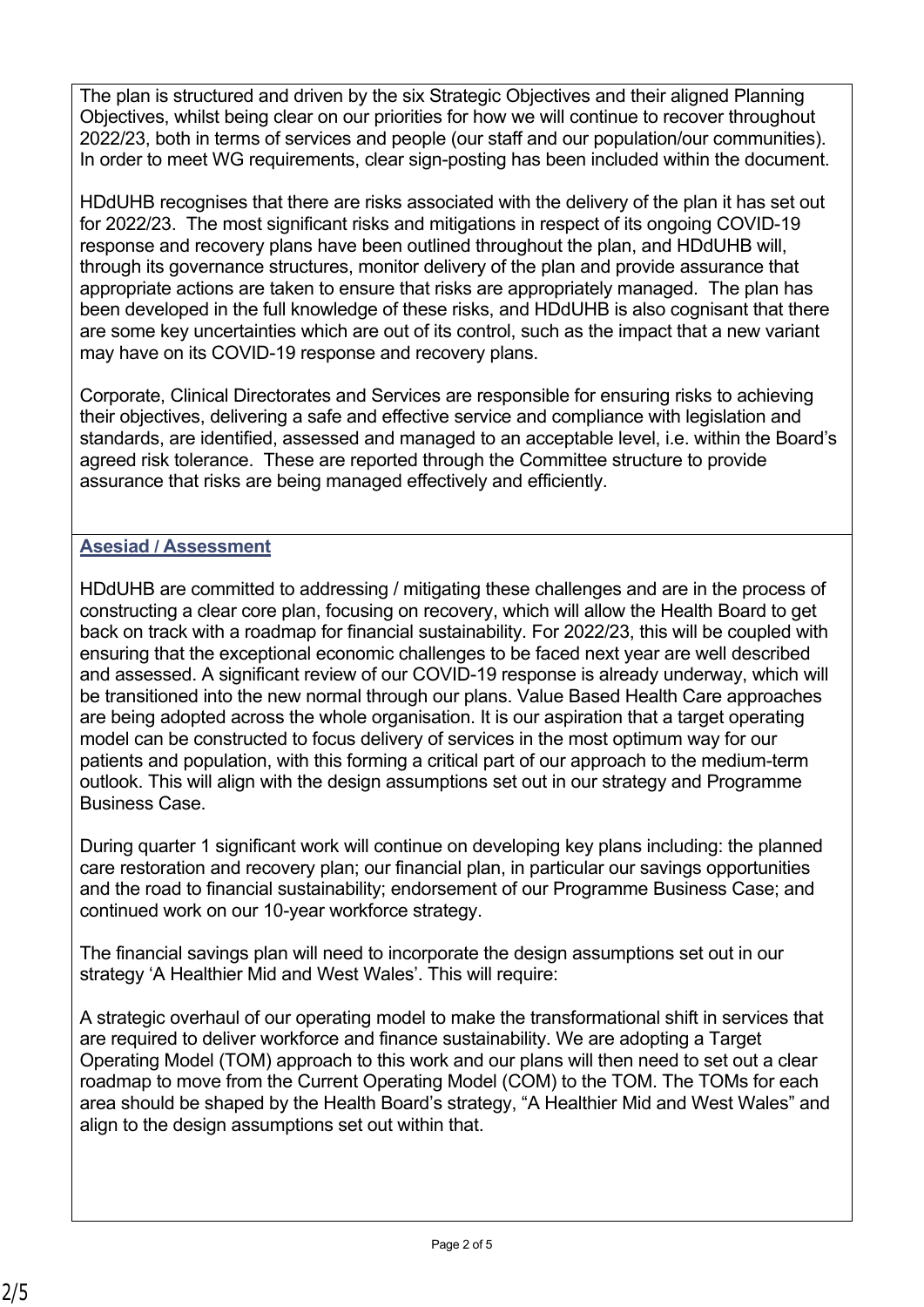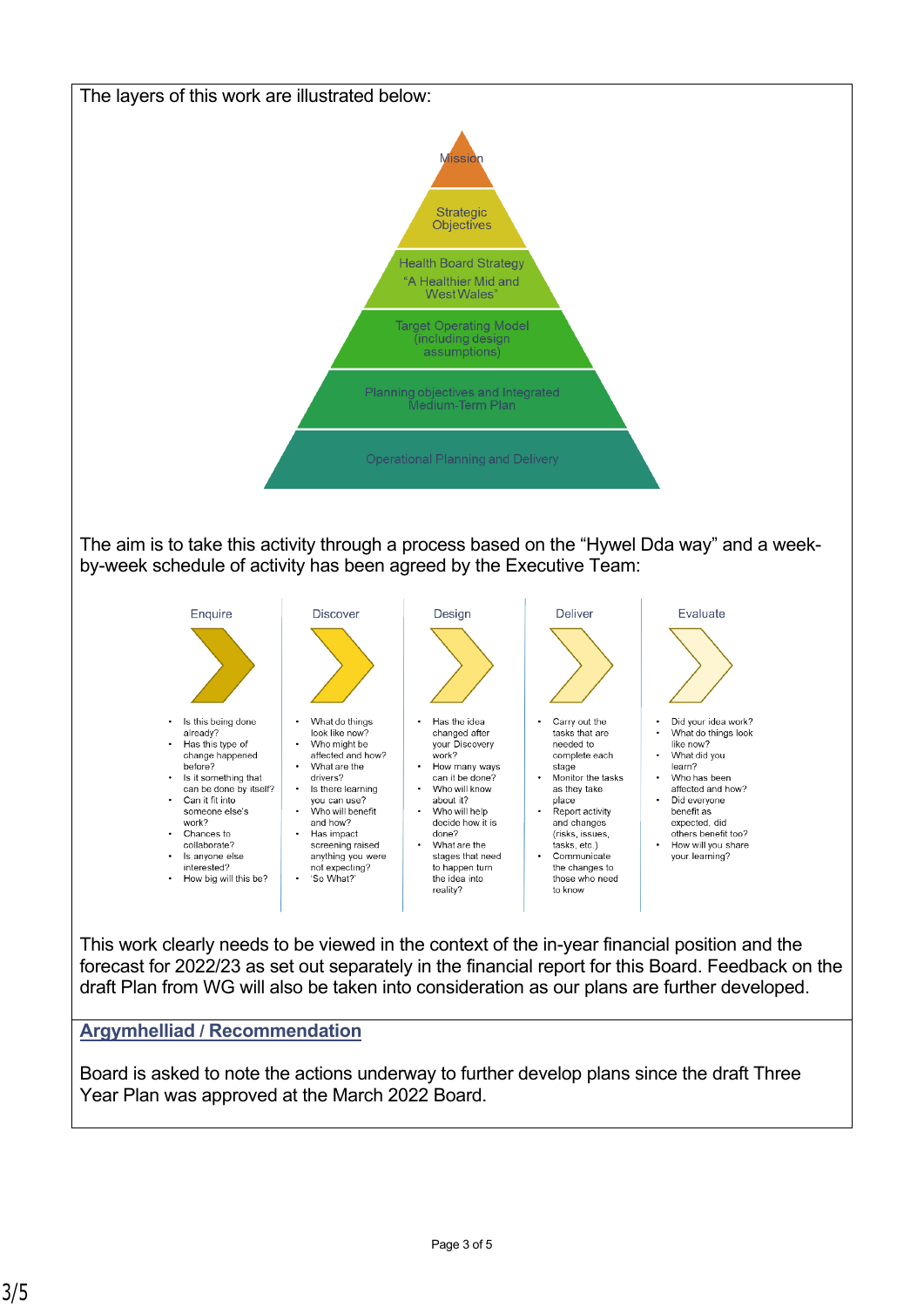| Amcanion: (rhaid cwblhau)<br><b>Objectives: (must be completed)</b>                                                                                      |                                           |
|----------------------------------------------------------------------------------------------------------------------------------------------------------|-------------------------------------------|
| Cyfeirnod Cofrestr Risg Datix a Sgôr<br>Cyfredol:<br>Datix Risk Register Reference and<br>Score:                                                         | Not applicable                            |
| Safon(au) Gofal ac lechyd:<br>Health and Care Standard(s):                                                                                               | All Health & Care Standards Apply         |
| <b>Amcanion Strategol y BIP:</b><br><b>UHB Strategic Objectives:</b>                                                                                     | All Strategic Objectives are applicable   |
| <b>Amcanion Cynllunio</b><br><b>Planning Objectives</b>                                                                                                  | All Planning Objectives Apply             |
| <b>Amcanion Llesiant BIP:</b><br><b>UHB Well-being Objectives:</b><br><b>Hyperlink to HDdUHB Well-being</b><br><b>Objectives Annual Report 2018-2019</b> | 9. All HDdUHB Well-being Objectives apply |

| <b>Gwybodaeth Ychwanegol:</b><br><b>Further Information:</b> |                                                       |
|--------------------------------------------------------------|-------------------------------------------------------|
| Ar sail tystiolaeth:                                         | Not applicable                                        |
| Evidence Base:                                               |                                                       |
| <b>Rhestr Termau:</b>                                        | Not applicable                                        |
| <b>Glossary of Terms:</b>                                    |                                                       |
|                                                              |                                                       |
| Partïon / Pwyllgorau â ymgynhorwyd                           | <b>Executive Team</b>                                 |
| ymlaen llaw y Cyfarfod Bwrdd Iechyd                          | <b>Board Seminar</b>                                  |
| Prifysgol:                                                   | <b>Strategic Development and Operational Delivery</b> |
| Parties / Committees consulted prior                         | Committee                                             |
| to University Health Board:                                  | For Planning Objectives - Individual Committee's      |
|                                                              | responsible for the assurance of those Planning       |
|                                                              | Objectives aligned to them                            |

| <b>Effaith: (rhaid cwblhau)</b><br>Impact: (must be completed) |                                                          |
|----------------------------------------------------------------|----------------------------------------------------------|
| <b>Ariannol / Gwerth am Arian:</b>                             | This is a key component in the delivery of the IMTP      |
| <b>Financial / Service:</b>                                    | 2022/25                                                  |
| <b>Ansawdd / Gofal Claf:</b>                                   | This is a key component in the delivery of the IMTP      |
| <b>Quality / Patient Care:</b>                                 | 2022/25                                                  |
| <b>Gweithlu:</b>                                               | This is a key component in the delivery of the IMTP      |
| <b>Workforce:</b>                                              | 2022/25                                                  |
| Risg:                                                          | Risks will be assessed as part of the ongoing process of |
| <b>Risk:</b>                                                   | both the development of the IMTP 2022/25 and its         |
|                                                                | subsequent monitoring                                    |